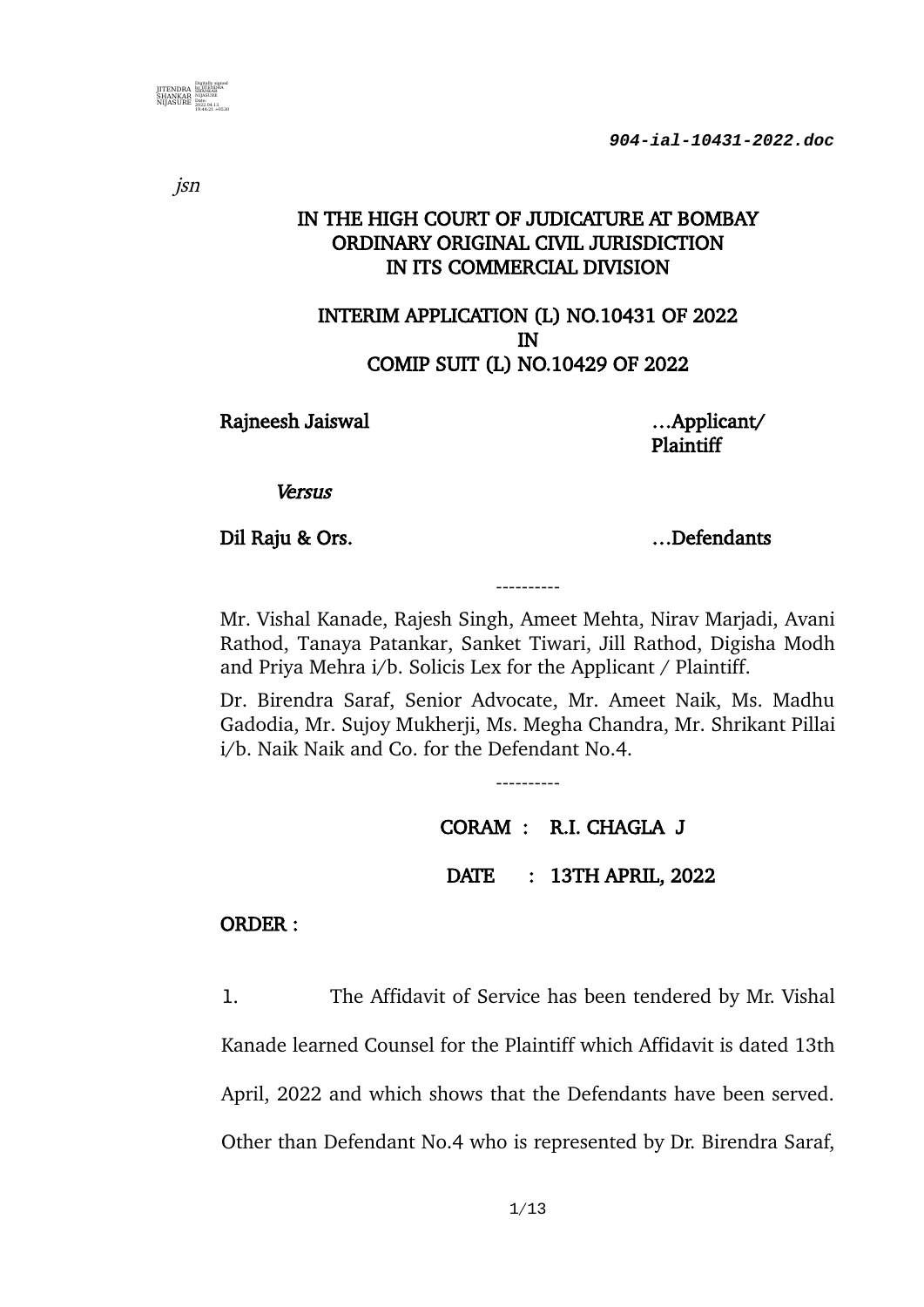the other Defendants have not made an appearance. The Affidavit of Service is taken on record.

2. Heard Mr. Vishal Kanade Counsel on behalf of the Applicant / Plaintiff and Dr. Birendra Saraf, Senior Counsel on behalf of Defendant No.4.

3. The necessity for moving this Interim Application is for urgent ad-interim relief in terms of prayer clause (d) which is for the stay of the launch of the Hindi Bollywood movie "Jersey" which is (to be released on 14th April, 2022) in theaters and / or any other platform / electronic media and further refrain from any publicity, promotion and distribution of the motion picture in any form, mode or medium for any broadcast / telecast / screening with any rights created therein for such further distribution, propagation or sale thereof.

4. Mr. Vishal Kanade has submitted that the Plaintiff had obtained registration of script titled "The Wall" on 26th November, 2007. The Plaintiff is stated to be a renowned script writer and has been engaged in the film and television industry in various capacities

2/13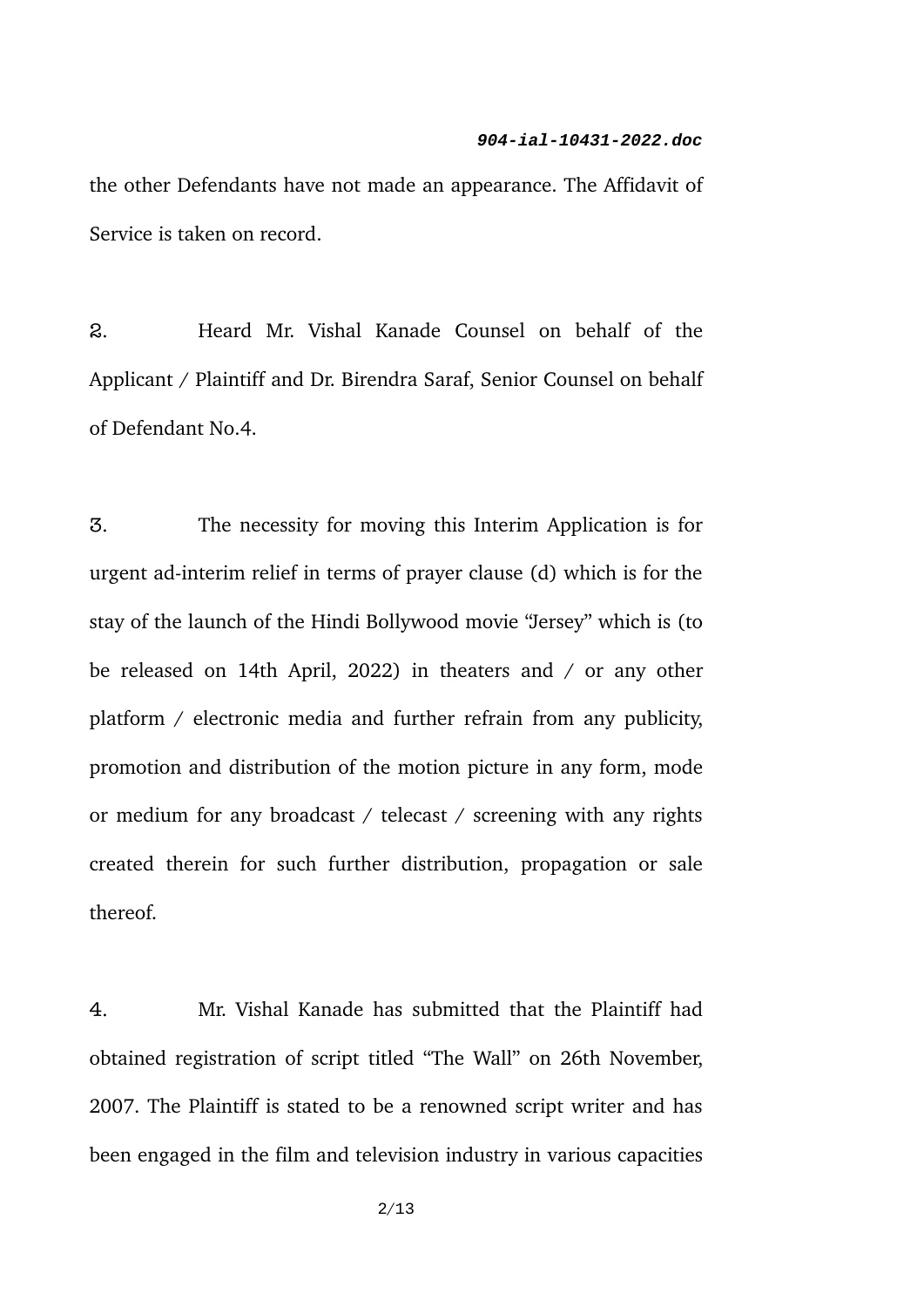for more than two decades. The script titled "The Wall" and the registration receipt thereof has been annexed at Exhibits 'A' and 'B' to the Plaint.

5. Mr. Vishal Kanade has submitted that the Plaintiff had on 27th December,. 2021 come across an article in Bombay Times regarding a Hindi motion film titled "Jersey" and in which article there was a brief description of the film. The Plaintiff had upon reading the article learnt from the summary of the film that it was bearing an uncanny resemblance to the Plaintiff's film script. It is further learnt that the said film was a remake of a Telugu film which had been released in April, 2019.

6. Mr. Kanade has thereafter referred to the English translation of the script titled "The Wall" which is annexed to an Affidavit on behalf of the Plaintiff dated 12th April, 2022 which has been tendered and is taken on record. He has read the script at Exhibit 'B' to the said Affidavit. Mr. Kanade has referred to the comparison between the script "The Wall" and the film titled "Jersey" which is stated to be released on 14th April, 2022. This is set out in paragraph 7 of the Plaint. He has submitted that there is substantial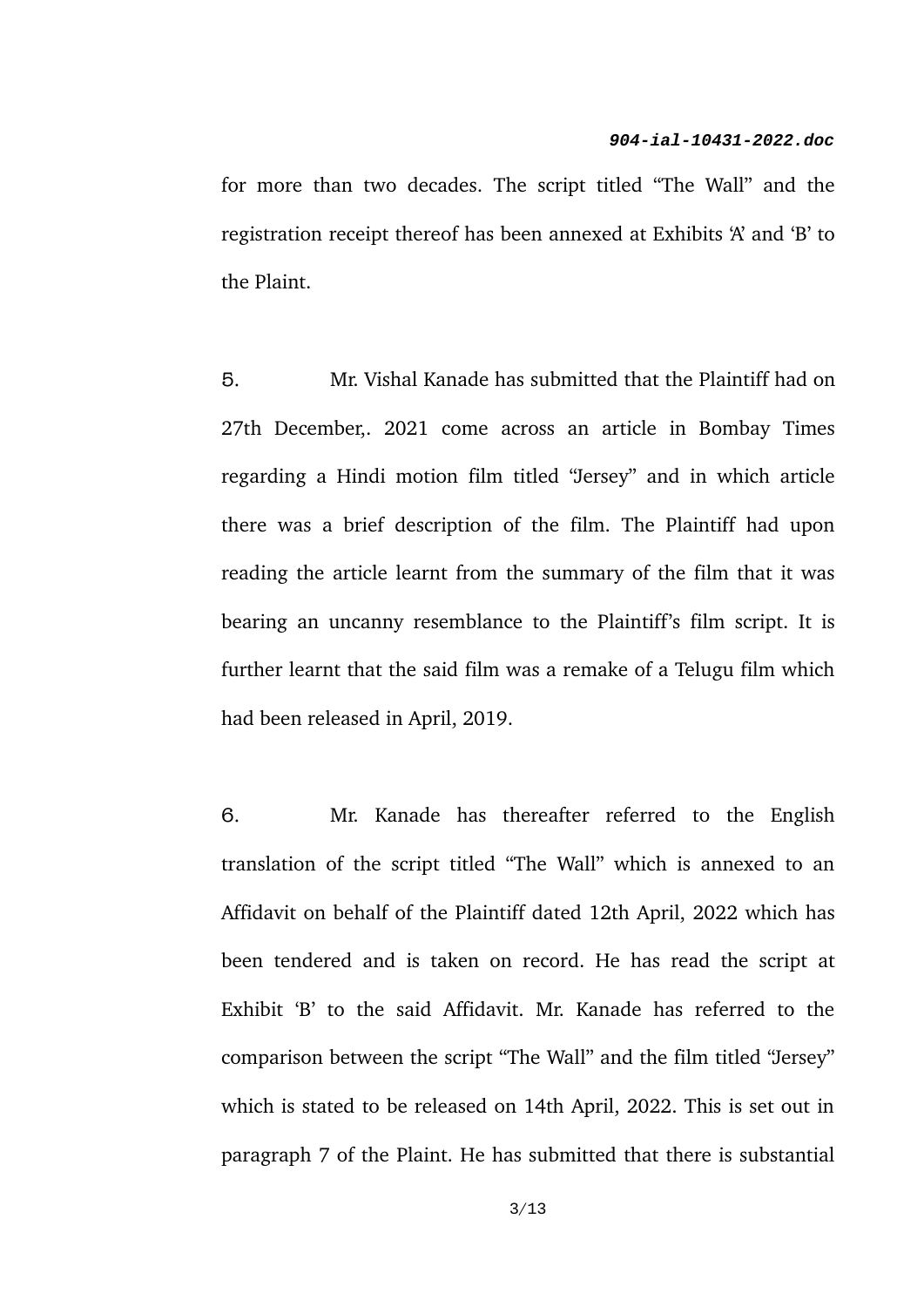adoption of the Plaintiff's script in the Defendants film "Jersey". A cease and desist notice was issued by the Plaintiff dated 29th January, 2022 and in which requisition was sought for including the complete data of revenue generated by Telugu Motion Film "Jersey" and also sum of Rs.5,00,00,000/- or 50% of total revenue generated form Telugu film "Jersey" whichever is more as compensation for what has been alleged is a theft of story, concept and ideas which are original and registered literary works of the Plaintiffs. Further, it is stated that the Defendants immediately refrain from advertising, publishing or any kind of acts whatsoever concerning the publicity of the subject film on any platform / theater either being the print or electronic media forthwith.

7. Mr. Kanade has thereafter drawn this Court's attention to the response of the Advocate for the Defendant and in which reference is made to an assignment of rights for remake of the Telugu film "Jersey" in Hindi which has been assigned to Defendant No.3 by Defendant No.2 vide "Hindi" Remake Rights Agreement dated 7th August, 2019 with Defendant No.1 as party to the said agreement. He has submitted that though the said agreement dated 7th August, 2019 has been referred to, there is no mentioned of the manner in

4/13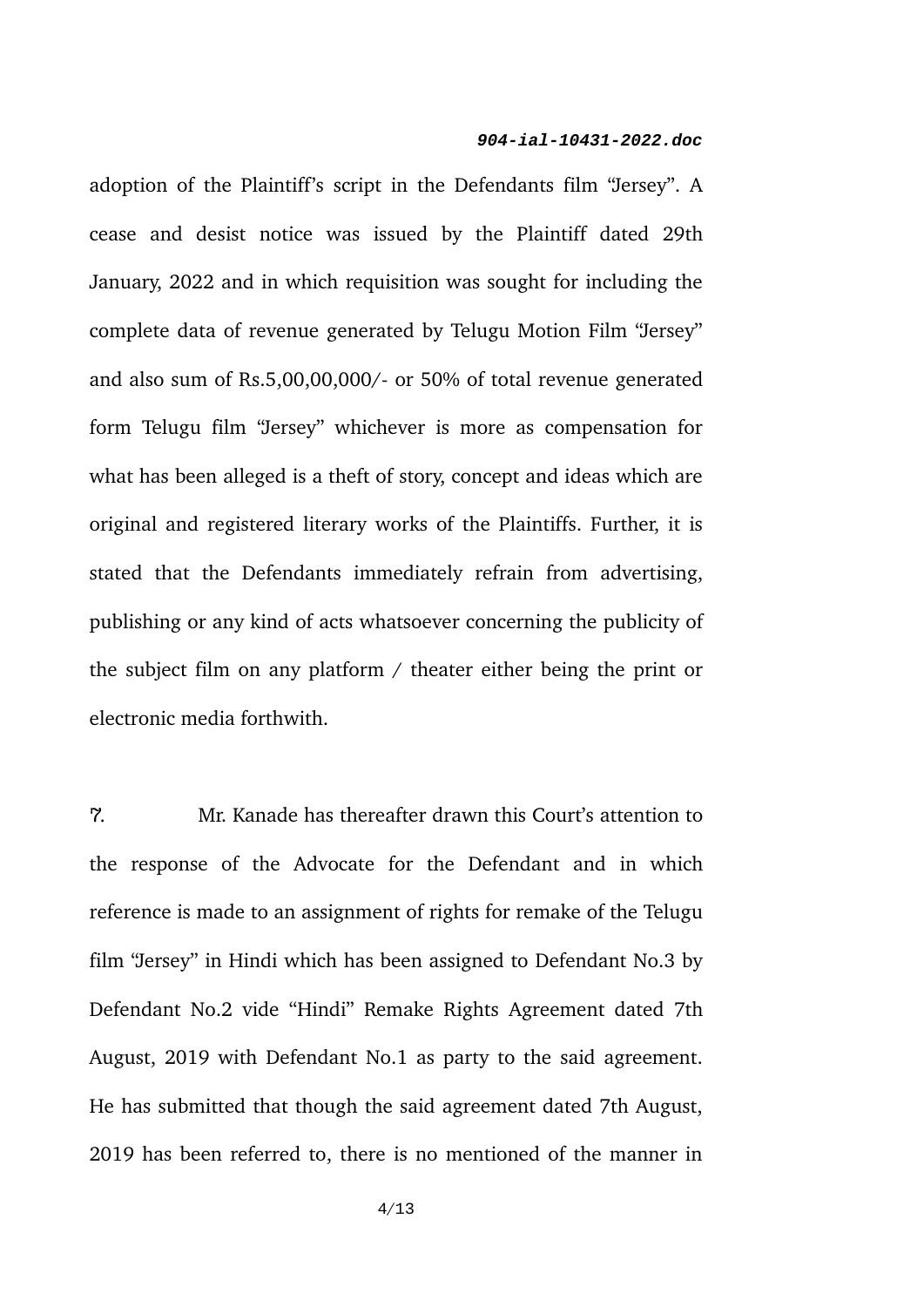which Defendant No.2 had obtained the script of the film "Jersey". He has further submitted that there is only an assertion in the said letter that the Advocates for these Defendants are not privy to the writer agreement entered into by the Defendant NO.2. It is further stated in the said letter that, the Telugu movie 'Jersey' has theatrical release in India and overseas on 19th April, 2022 and had thereafter been exploited on various satellite channels and OTT Platforms. Further remake rights were assigned on 19th December, 2021 to Defendant No.4 which has been referred to.

8. Mr. Kanade has submitted that considering a comparison of the Plaintiff's script with the scene in the Defendants film borne out from paragraph 7 of the Plaint it is clear that from the plethora of facts, circumstances and stated overlap that the motion films produced by the Defendants is nothing but a plagiarized version of the Plaintiff's script which has been manipulated slightly in order evade the scanner of an uncanny resemblance. Accordingly, in view of the Hindi Bollywood film "Jersey" being stated to be released on 14th April, 2022, a stay of its release has been sought.

9. Mr. Vishal Kanade has relied upon the decision of this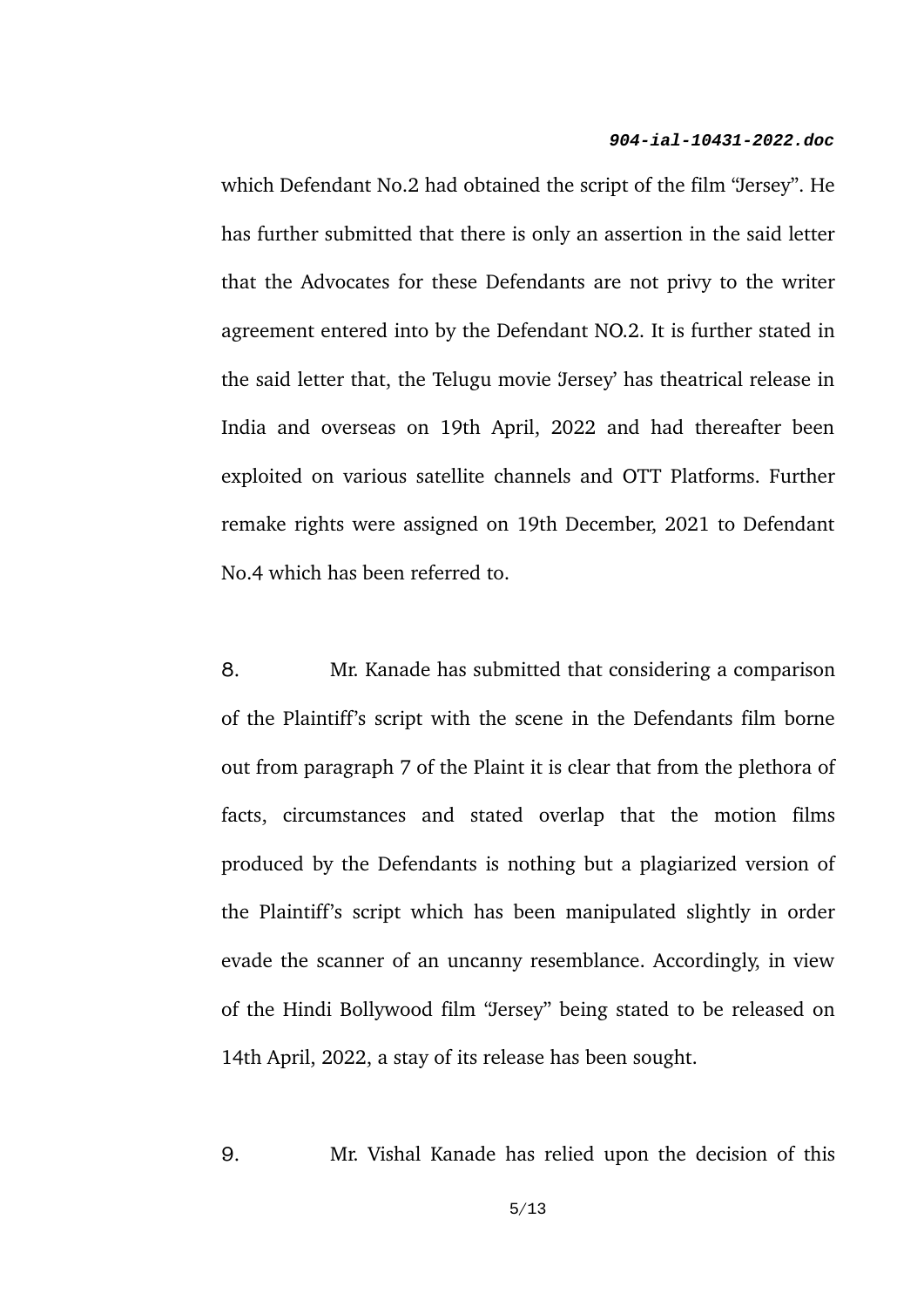Court in *Kapil Chopra Vs. Kunal Deshmukh & Ors.<sup>[1](#page-5-0)</sup> wherein this* Court had considered the arguments made on behalf of Defendant Nos.3 and 4 therein that they had acquired rights in the distribution of film after paying considerable amount of money and they are bonafide purchasers of the film. Further, they were not aware regarding the alleged plagiarism by Defendant Nos.1 and 2 and if any injunction is granted they will be the sufferers. This Court had found no merits in the submission. It was further held that where the question of monetary consideration is concerned, it will be always open to the concerned Defendant Nos.3 and 4 to pursue their claim against the Defendant No.2 from whom they purchased the rights. The Plaintiff cannot be presented with the fait accompli in this manner. This is in context of his submission that the Defendant Nos.1, 3 and 4 have not disclosed the source of the script for the film "Jersey" which had been obtained by Defendant No.2 but have only referred to subsequent agreements entered into by which the rights were assigned to these Defendants. He has submitted that such non disclosure of the source by Defendant No.2 cannot be relied upon by the other Defendants. He has submitted that in the case of **Kapil Chopra (Supra)** the Defendant No.1 had already discussed the story

<span id="page-5-0"></span> $\overline{1}$  2013 (1) Mh.L.J. 343,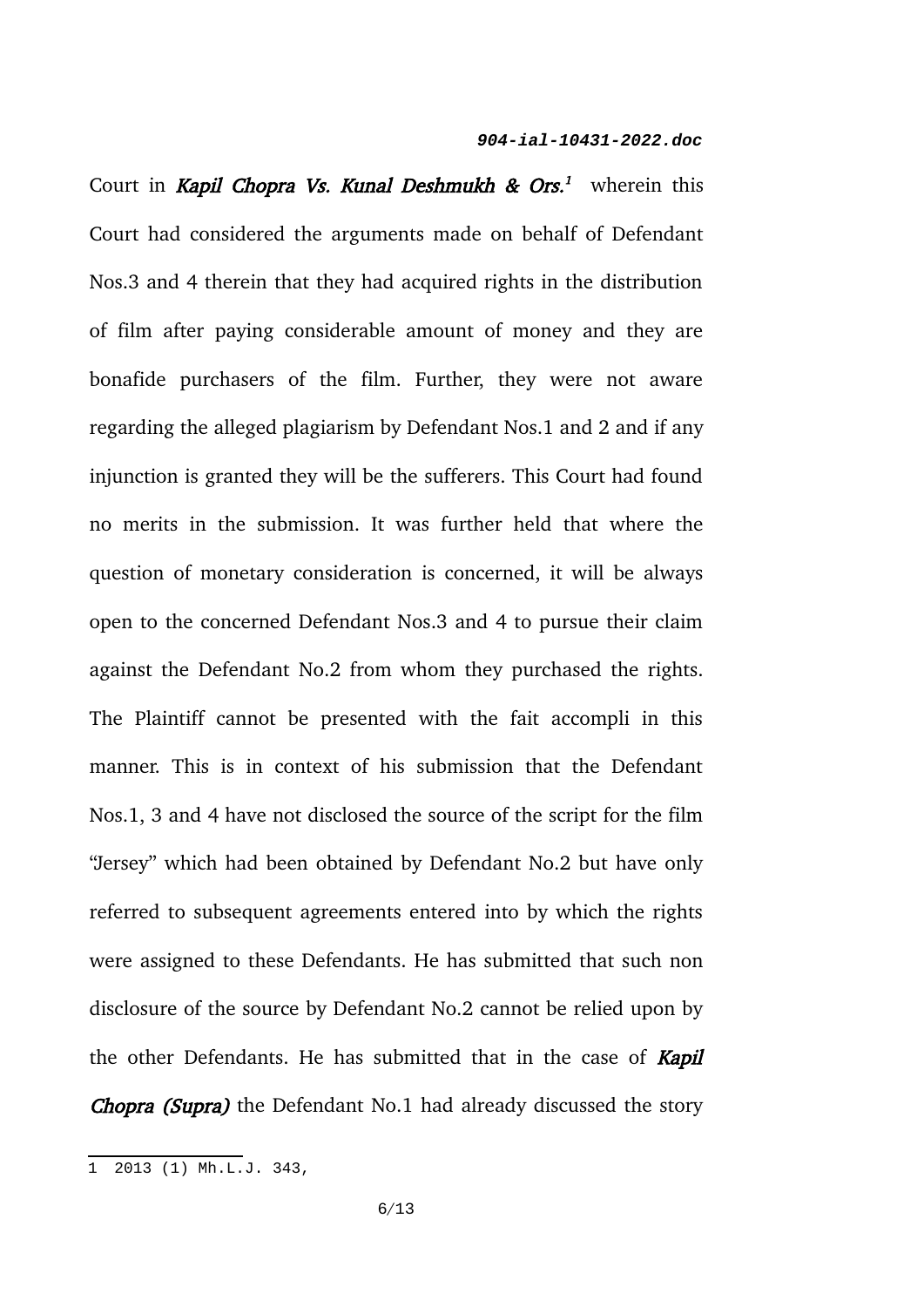with another actor some time in the year 2009 and that the news was also published in the blog on 14th November, 2009. Inspite of which the Plaintiff had been granted the relief in the Notice of Motion.

10. Dr. Birendra Saraf has referred to certain facts which are material in the context of the present ad-interim relief sought for on behalf of the Plaintiff. The facts which he has referred to date back to 2019. On 9th August, 2019, the Defendant No.3 had issued a public notice under which it informed the public that Defendant No.3 had applied for remake rights in the subject Telugu film and invited objections from third parties, if there was any objection. Prior to this date, the subject Telugu film "Jersey" had already theatrical released in India and overseas on 19th April, 2019 and had been exploited on various channels and OTT platforms. On 13th October, 2019, the Telugu film's Hindi dubbed version was made available on [www.youtube.com](http://www.youtube.com/) by M/s. Goldmines Telefilms, and has since then garnered approximately 10,25,59,841 views. Further, on 1st November, 2019, the first public announcement of the subject film starring Shahid Kapoor was published in Bombay Times. The release date at that time was declared as 28th August, 2020, which got postponed because of Covid 19. The Suit films promotions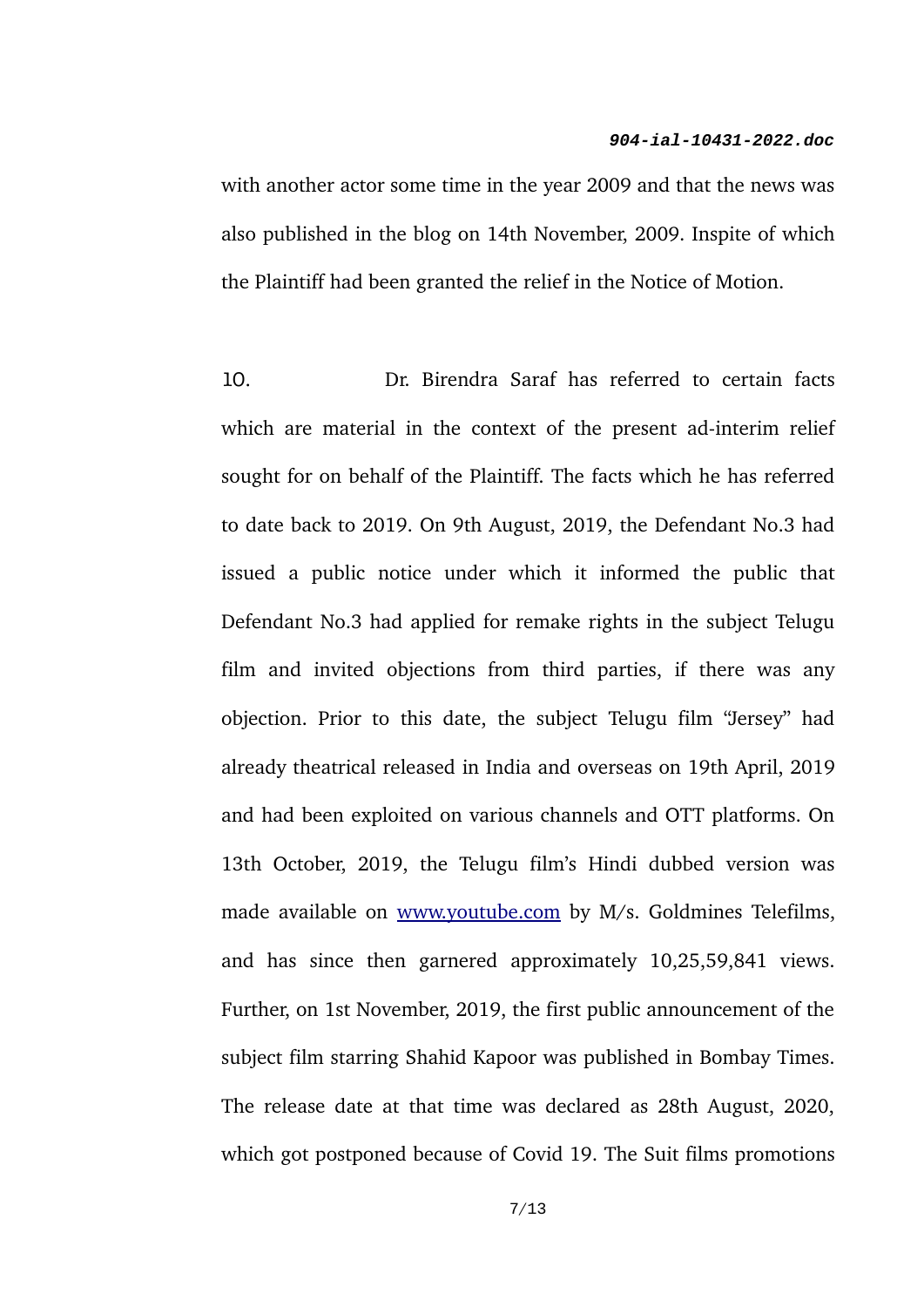have been continuously going on. On 23rd November, 2021, an official cinematic trailer of the Suit film was uploaded on [www.youtube.com](http://www.youtube.com/) and had garnered approximately 6,53,30,502 views.

11. Dr. Saraf has submitted that it is inconceivable that the Plaintiff had only learnt of the subject Hindi film "Jersey" upon coming across an article in Bombay Times on 27th December, 2021 regarding promotion of upcoming Hindi film titled "Jersey" (the Suit film). Further, the Plaintiff has alleged that after coming across this article, the Plaintiff learnt of the similarity between the Plaintiff's script and that of the subject film. The Plaintiff has issued legal notice to the Defendants on 31st January, 2022 which was posted on 2nd February, 2022. After Defendants had responded and refused to cease the production and of the Suit film on 7th February, 2022, the Plaintiff waited for over one and half months i.e. on 29th March, 2022, to affirm the Plaint and take out the Interim Application.

12. Dr. Saraf has also drawn a comparison between the Plaintiffs "The Wall" and the subject film "Jersey". He has stated that in a film on cricket, often there is a similarity in scenes

8/13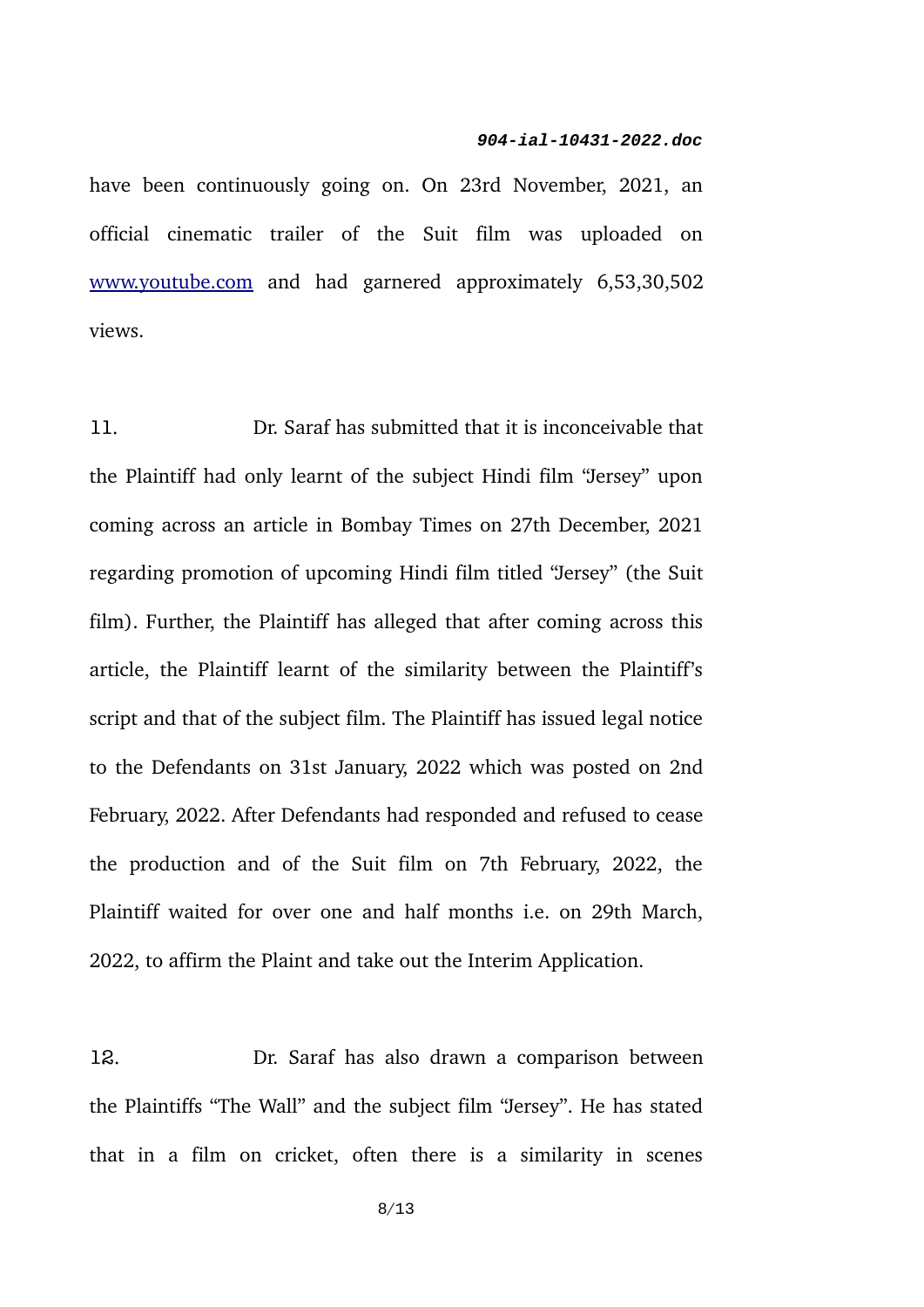particularly in order to depict a person who has ambition of playing cricket whether for the Indian Cricket Team or Ranji Trophy Cricket Team and ultimately succeeds in his ambition. He has submitted that the Telegu film "Jersey" had already theatrical release in April, 2019 and was exploited extensively on the satellite and OTT platforms. He has submitted that there is a gross delay and laches in seeking adinterim relief.

13. Dr. Saraf has placed reliance upon certain decisions of this Court, including the decision in **Sameer Wadekar Vs.** Netflix Entertainment Services Pvt. Ltd.<sup>[2](#page-8-0)</sup> wherein this Court had queried as to how the Defendants would come to know of the Plaintiff's story which was fictional and absolutely original, particularly Defendant No.3 who is the author of the web series BETAAL. This Court had considered the emails exchanged between Plaintiff and third parties which were prior to the filing of the Suit. These emails did not show any link between the third party and Defendant. Hence, this Court had found it difficult to believe that so called original story written by Plaintiff, can be copied by somebody else. Dr. Saraf has also referred to the decision of this Court in Sai

<span id="page-8-0"></span><sup>2</sup> In I.A. No.1 of 2020, 2 of 2020 and 3 of 2020 Decided on 22nd May, 2020.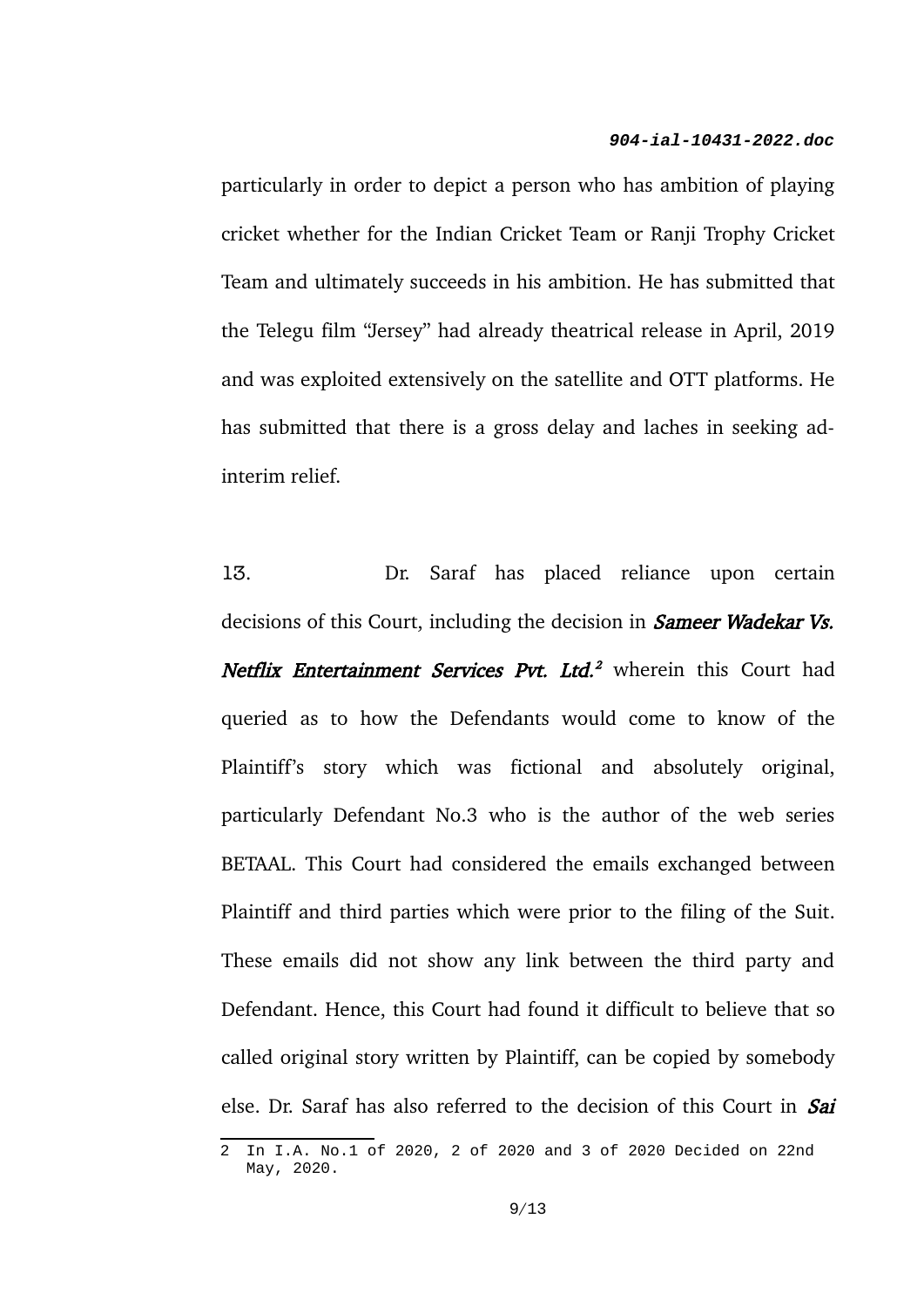*Paranjpaye Vs. PLA Entertainment Pvt. Ltd and Ors.<sup>[3](#page-9-0)</sup>* in the context of public notice issued in Trade Journal. This Court has held that the Plaintiff therein being closely associated with the film industry and its working cannot be heard to say that she had not come across the said advertisement issued in the public notice or Trade Journals or that her attention was not drawn by anyone qua the said public notice of the subject film in that case. He has submitted that the Plaintiff cannot feign ignorance of the public notice issued of subject film in the present case, way back in the year 2019. He has also placed reliance upon decisions of this Court with regard to delay and that in the event the Defendant is prejudiced by virtue of such delay, adinterim relief would not be granted.

14. Having considered the submissions of Mr. Vishal Kanade on behalf of the Plaintiff and Dr. Birendra Saraf on behalf of Defendant No.4, I am of the view that the delay and laches in taking out the ad-interim relief application in the present case, seeking a stay on the launch of the Hindi Bollywood Movie "Jersey" which is to be released not on 14th April, 2022, as stated in the Interim Application but on 22nd April, 2022 would be fatal in this case. I

<span id="page-9-0"></span><sup>3</sup> Notice of Motion (L) No.764 of 2013 in Suit (L) No.280 of 2013.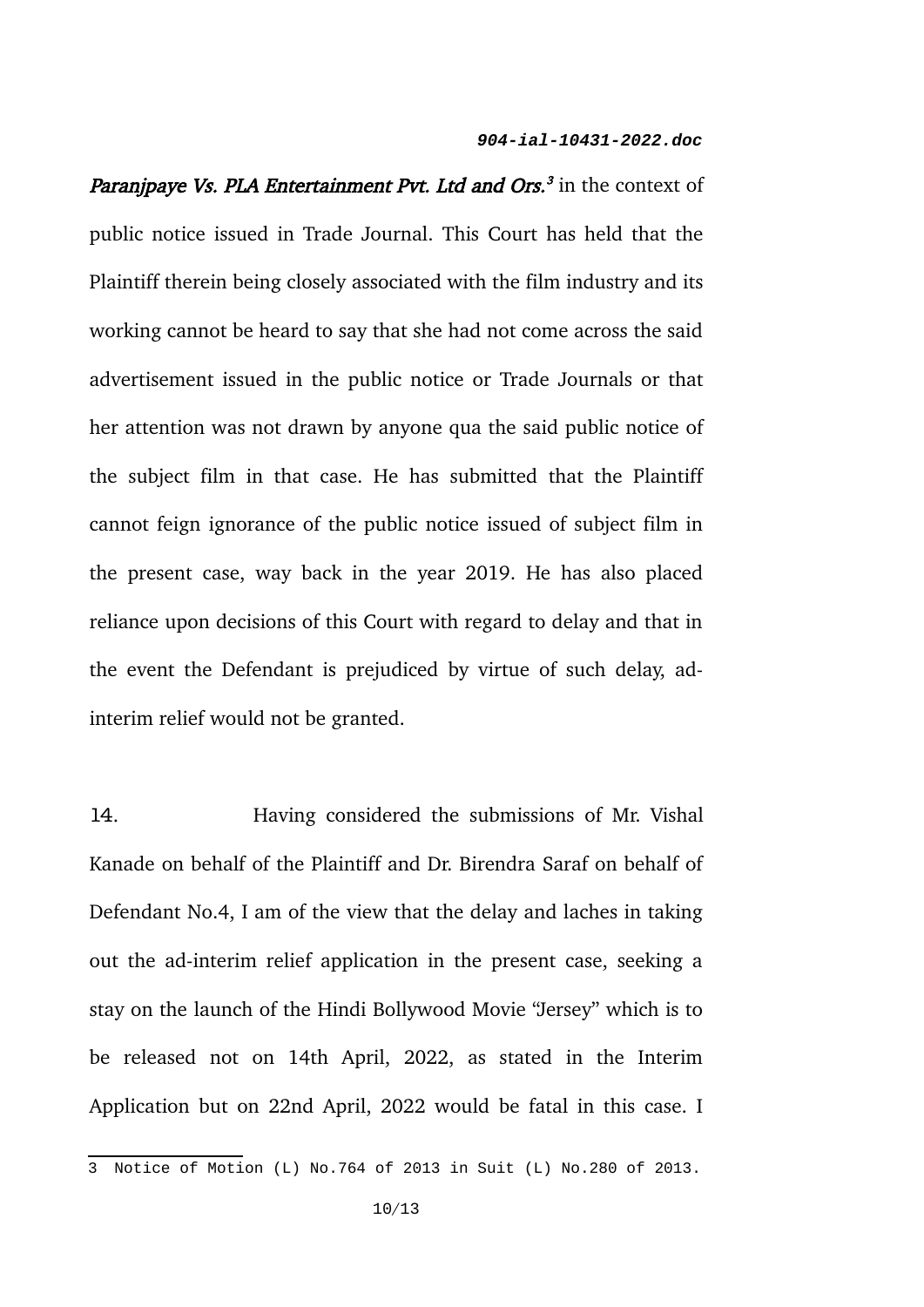have considered the facts which have been referred to by Dr. Saraf in the present case, including the fact that public notice had been issued of the intention of Defendant No.3 in acquiring remake rights in the Telugu film and invited objections from third parties, if there was any objection. Further the Telugu film Hindi dubbed was made available on [www.youtube.com](http://www.youtube.com/) on 13th October, 2019 and has garnered approximately 10,25,59,841 views. The first public announcement of the Suit film was issued on 1st November, 2019 and published in Bombay Times. The release date of the film was declared as 28th August, 2019 but which got postponed because of Covid 19. Further the official cinematic trailer of the suit film was uploaded on [www.youtube.com](http://www.youtube.com/) and the official trailer has garnered 6,53,30,502 views. All this canot be unknown to the Plaintiff who in the Plaint has stated himself to be a renowned script writer and engaged in film and television industry in various capacities for more than two decades.

15. It is further necessary to note that prior to the remake of the Hindi version of the Telugu film "Jersey", the Telugu film already had theatrical release in India and overseas on 19th April, 2022 and had been exploited on various satellite channels and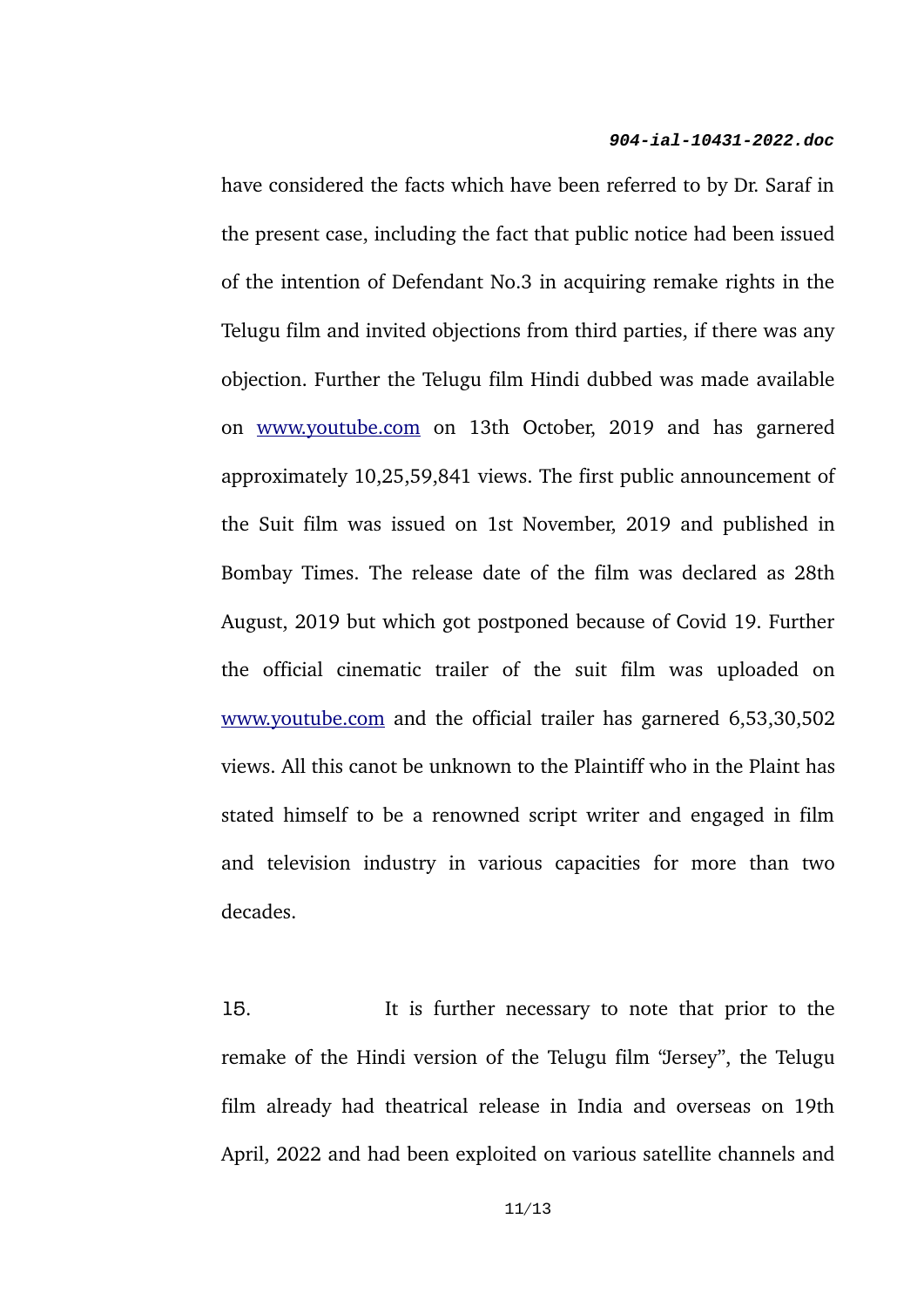OTT. Further, the Plaintiff by way of final prayer has only sought permanent injunction on release of the Hindi Motion picture "Jercey" but has not sought restrain on the Telugu film "Jersey", considering that the film being one and the same, there being only a remake of the film in the Hindi language.

16. Considering that there has been gross delay and laches in taking out ad-interim relief, I am not going into the comparison of the Plaintiff's script with the scene in the Suit film "Jersey" being released by Defendant No.4. It is very clear from the settled law laid down by this Court as well as Supreme Court that in the event prejudice is caused to the Defendant by delay of the Plaintiff in seeking ad-interim relief, Courts will not entertain such application and / or grant ad-interim relief. The decision relied upon by Mr. Kanade namely in **Kapil Chopra (Supra)** will not in any way assist the Plaintiff, particularly considering that in that case, the Defendant No.1 had created an atmosphere of friendliness which persuaded the Plaintiff in handing over his script to Defendant No.1 which was used it in complete breach of confidence reposed in him by the Plaintiff. It was in the light of these facts that this Court had come to the finding that ad-interim relief is required to be granted to